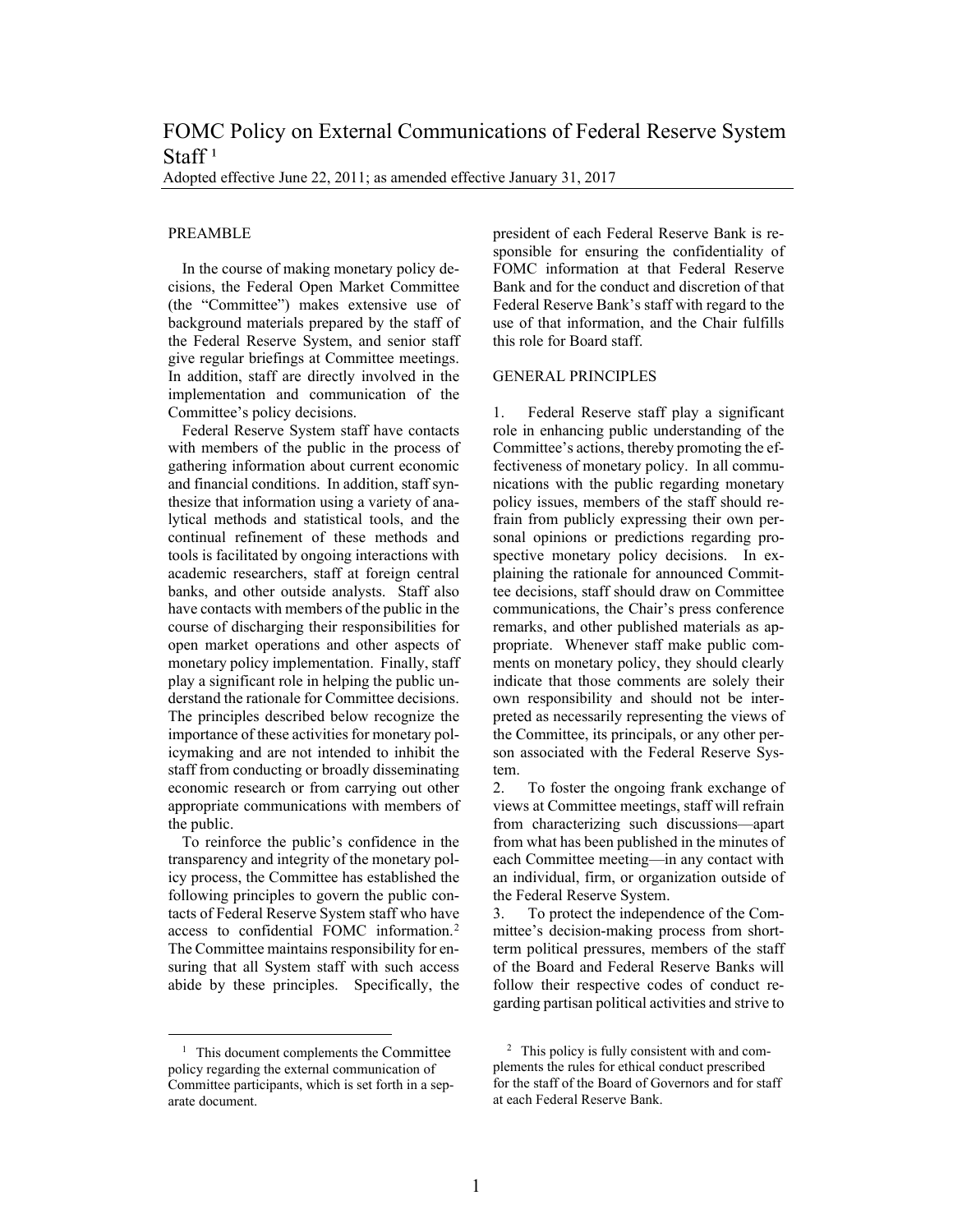avoid any appearance of political partisanship when discussing economic or policy issues with the public.

4. Staff will carefully safeguard all confidential FOMC information.[3](#page-1-0) No confidential information may be released except pursuant to Committee instructions or with written authorization from the Chair and prompt notification to the Committee.

5. Unless the information has been made widely available to the public, Federal Reserve staff members will refrain from divulging information outside the Federal Reserve System, such as information about economic and financial conditions or about the methods and tools that are currently being used to assess those conditions, that might allow an individual, firm, or organization to profit financially.

6. Staff will strive to ensure that their contacts with members of the public do not provide any profit-making person, firm, or organization with a prestige advantage over its competitors. They will consider this principle carefully and rigorously in considering invitations to speak at meetings sponsored by profit-making organizations and in scheduling meetings with anyone who might benefit financially from apparently-exclusive contacts with Federal Reserve staff.

7. To facilitate the effectiveness of the Committee's policy deliberations and the clarity of its communications, staff will observe the blackout period on monetary policy communications in conjunction with each regularly scheduled Committee meeting. The blackout

period will begin at the start of the second Saturday (midnight) Eastern Time before the beginning of the meeting and will end at midnight Eastern Time on the next day after the meeting. For example, if the Committee meeting starts on a Tuesday, the blackout period will begin at the start of the Saturday that falls ten days earlier, and if the meeting ends on a Wednesday, the blackout period will end at the end of Thursday.[4](#page-1-1) During each blackout period, FOMC staff officers<sup>[5](#page-1-2)</sup> as well as staff who have knowledge of information that is classified as "Class I FOMC – Restricted Controlled (FR)" and that is related to the previous or upcoming FOMC meeting will refrain from expressing their views or providing analysis to members of the public about current or prospective monetary policy issues. In addition, during each blackout period, other staff will refrain from expressing their views or providing analysis to members of the public about current or prospective monetary policy issues unless that information has already been cleared for publication and made widely available to the public prior to the blackout period. Staff may carry out their responsibilities for public dissemination of regularly published Federal Reserve data series, System surveys and reports, statistical indexes, and model results. These responsibilities include providing purely descriptive information and answering technical questions specific to a release during the blackout period. Data series, surveys and reports, statistical indexes, and model results published during the blackout period that involve staff judgment

<span id="page-1-0"></span><sup>&</sup>lt;sup>3</sup> The Committee's regulations concerning the designation and handling of confidential FOMC information are set forth in a separate document, *"Program for Security of FOMC Information,"* available at https://www.federalreserve.gov/monetarypoli cy/files/FOMC\_InformationSecurityProgram.pdf. 4 In the event that the second Friday before the

<span id="page-1-1"></span>meeting is a federal holiday, the blackout period will begin at the start of that Friday (midnight) Eastern Time.

<span id="page-1-2"></span><sup>5</sup> As set forth in a separate document, "*Federal Open Market Committee—Rules of Organization*,"

the FOMC selects staff officers from the Board and Reserve Banks, including a secretary, a deputy secretary, and one or more assistant secretaries; a general counsel, a deputy general counsel, and one or more assistant general counsels; and economists, one or more of whom may be designated as senior or associate economists. The FOMC also selects a manager and a deputy manager of the System Open Market Account. For purposes of this policy, individuals selected for the above positions are considered to be FOMC staff officers.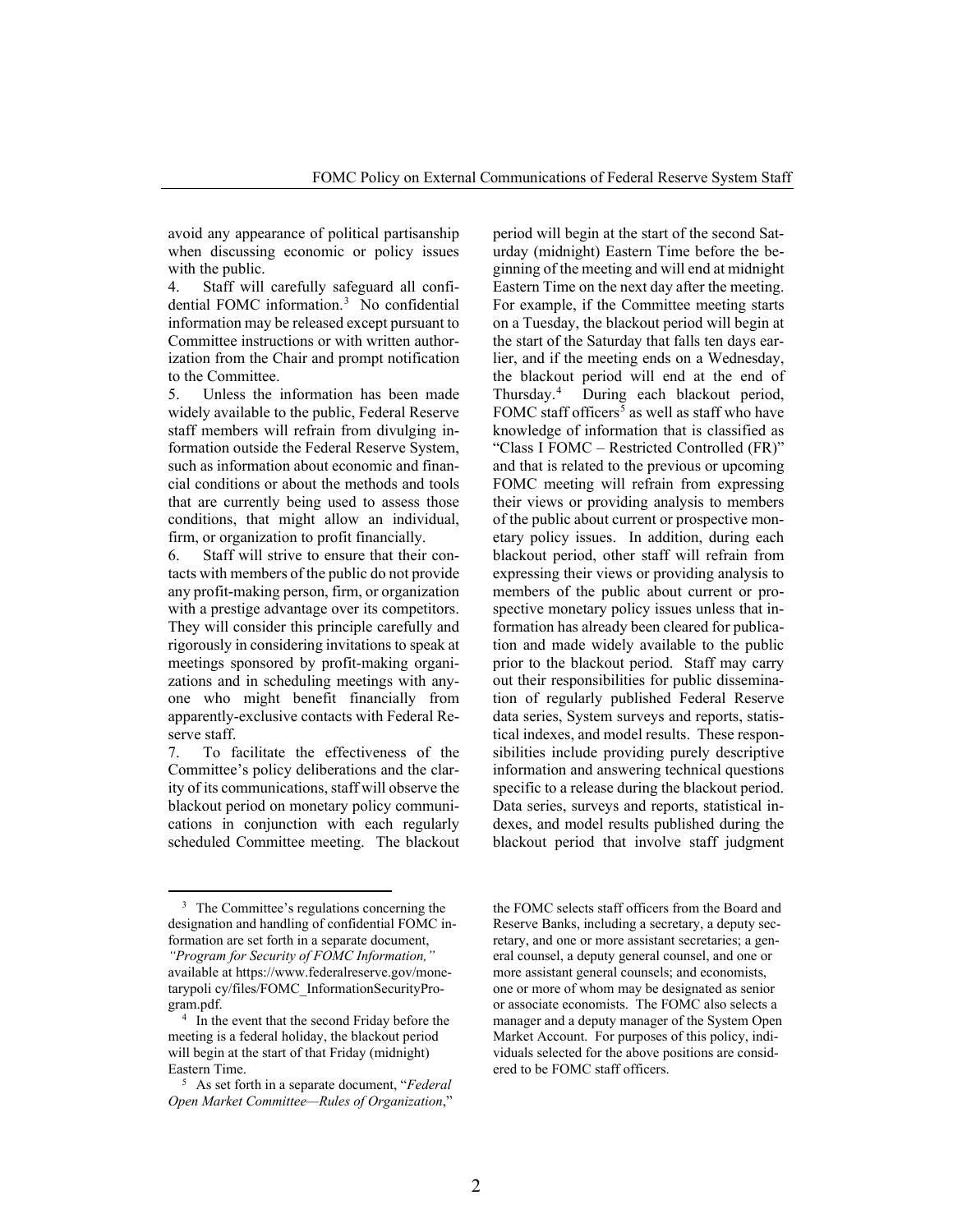may be published only with the written approval of the Chair (for releases prepared by Board staff) or the appropriate Federal Reserve Bank president (for releases prepared by Reserve Bank staff). Staff also may continue during the blackout period to engage in communications with depository institutions, Federal Reserve counterparties, and other market participants, consistent with their ongoing responsibilities for open market operations, other aspects of monetary policy implementation, and information gathering, as long as no confidential information is inappropriately divulged.

8. In carrying out their official responsibilities, Federal Reserve staff engage in certain closelyheld communications with other parts of the U.S. government, with foreign central banks and governments, and with international organizations such as the International Monetary Fund and the Bank for International Settlements. In communicating with individuals from such institutions, staff may exchange views on current economic and financial conditions or discuss policy-related matters of interest to the Federal Reserve, including nonpublic information, and such communications are not subject to the blackout period described above. In all such interactions, however, no confidential FOMC information may be released except pursuant to Committee instructions or with written authorization from the Chair and prompt notification to the Committee.

## PRACTICAL EXAMPLES

To assist Federal Reserve System staff in understanding the application of these principles, the Committee has considered how the principles should be applied to some common requests for public contact. For example, the following contacts would generally be consistent with the Committee's policy on external communications, as long as the staff member carefully adheres to all of the principles listed above during the contact itself:

1. A presentation at a widely-attended meeting, where the event is organized by a non-profit entity and does not involve fundraising. Such a meeting might be sponsored by an academic institution, non-profit organization, or civic or trade association (such as a chamber of commerce or a state or national bankers' association).

2. A private meeting with members of the public—such as bankers, community representatives, industry representatives, or labor representatives—to collect information about current economic and financial conditions, without divulging any information that is not widely available to the public. Whenever practical, at least two Federal Reserve staff should be present at such a meeting.

3. Release of a working paper or other publication, or delivery of a presentation, outside the blackout period that evaluates the effectiveness of monetary policy actions taken in the past.

4. A presentation during the blackout period that describes a possible future framework for the conduct of monetary policy, as long as the presenter is not an FOMC staff officer and does not have knowledge of information that is classified as "Class I FOMC – Restricted Controlled (FR)" and that is related to the previous or upcoming FOMC meeting and if the content of the presentation had already been cleared for publication and made widely available to the public prior to the blackout period.

5. A discussion between Federal Reserve and Treasury staff (including during the blackout period) regarding recent economic and financial developments in the United States or a foreign economy, how to interpret them, and their implications for future developments.

6. Federal Reserve staff communications with members of the public (including during the blackout period) to gather information on financial market developments or to discuss, as necessary for operational reasons, matters related to open market operations or other aspects of monetary policy implementation.

In contrast, the following contacts would *not* be consistent with the principles set out above: